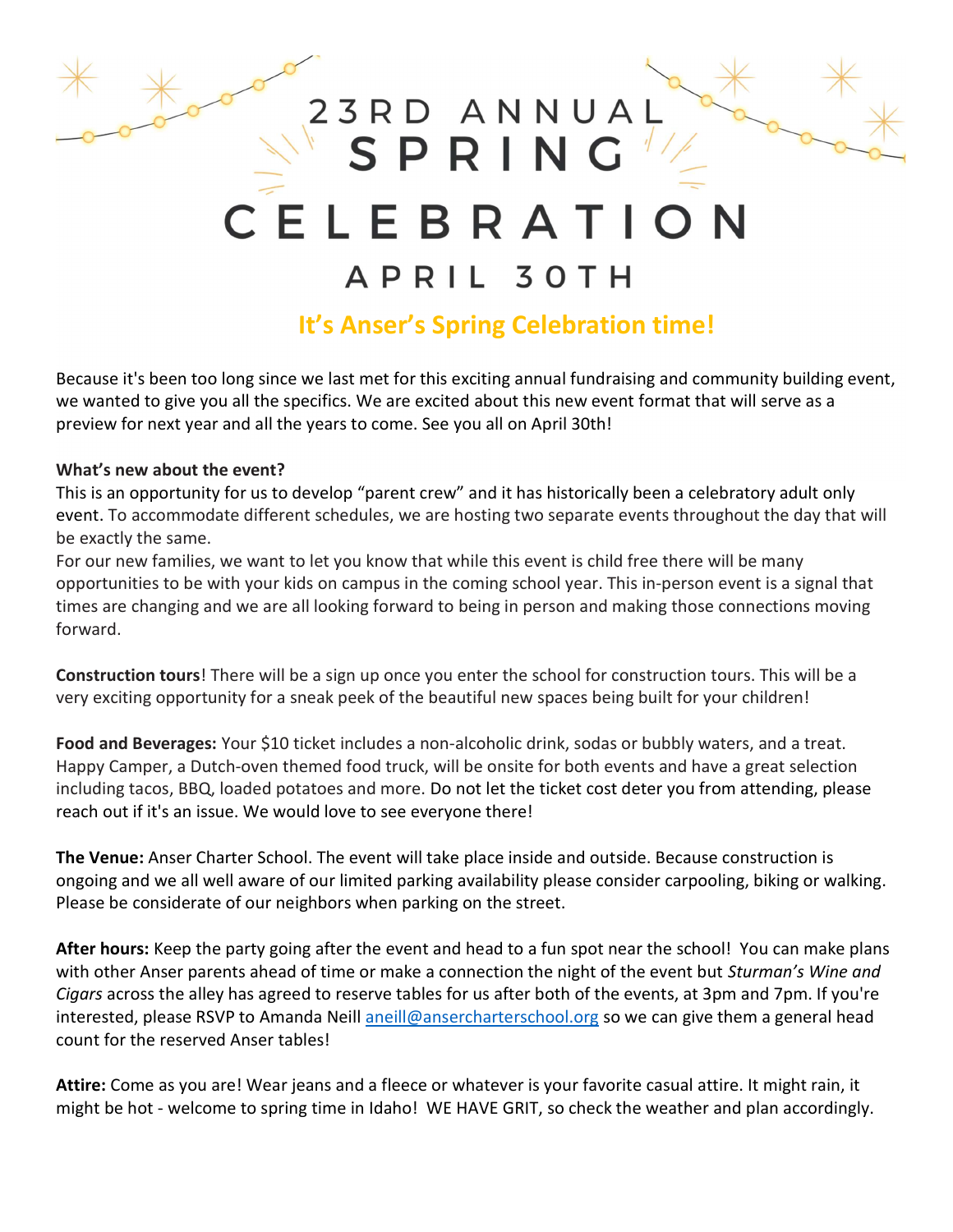

Check In/Check Out! Event tickets are available online at Anser's Auction website. When you buy your ticket you will have an option to save your credit card, if you choose, saving your credit card will make both the check in and checkout process very easy! When you arrive at the auction, all you have to do is find your name tag and head on in! No check in required for those who have saved their credit card on the auction website. And at the end of the event - same thing, we've got your card on file so you can bid on auction items, sign up for community experiences and celebrate with friends. All purchases will be processed on your saved credit card Monday May 2<sup>nd</sup>.

Community Experiences: This is a fun tradition for the Anser Celebration/Auction where Anser community members offer unique experiences for you to participate in, along with current and new Anser friends! We have some fun community building experiences that will take place throughout the next year. So many fun opportunities including but not limited to fly fishing adventures, rocking out with Boise Rock School, experiencing good food through a cooking class or a lovely meal made just for Anser families, a few great yoga classes one with goats and so much more!

Classroom Art Projects: Classroom Art Projects will be on display during the event but will be available for bidding via the online auction. The kids and Anne have been working so hard on these and we are always thrilled to see the final creations.

Speaking of classroom creations… the Junior High gardening elective will be planting all the centerpieces for the event! Theses centerpieces will be available to purchase during both events.

Fill-A-Need - Each year the Anser community comes together to raise funds for a specific school need. This year we will be raising funds for Anser's new transportation program! All funds raised at this event will be used to help with start- up costs for the program and for the expense of using the buses for Fieldwork and Adventure! Your Fill-a-Need contribution will support getting students out into the community providing opportunities to visit the MK Nature Center, continued trips to Starbase out at Gowen field, work with local artists and non-profits, taking adventure trips, and getting out to explore our community more! We hope you will consider a donation to help us meet our \$15,000 goal. At each event we will have our Txt2Give platform up and running to collect donations towards the transportation program. We will also have a direct giving donation set up on our fundraising website and online auction.

Teacher Time - This time honored Anser tradition is back and better than ever. Teachers will be offering up unique experiences for the students to "win." We will be selling raffle tickets for Teacher Time and see who the lucky winner(s) are – buy your \$10 raffle ticket at the Anser Auction website as a "Buy Now" option. Drawing of the lucky winners will be Wednesday May 5<sup>th</sup> after school.